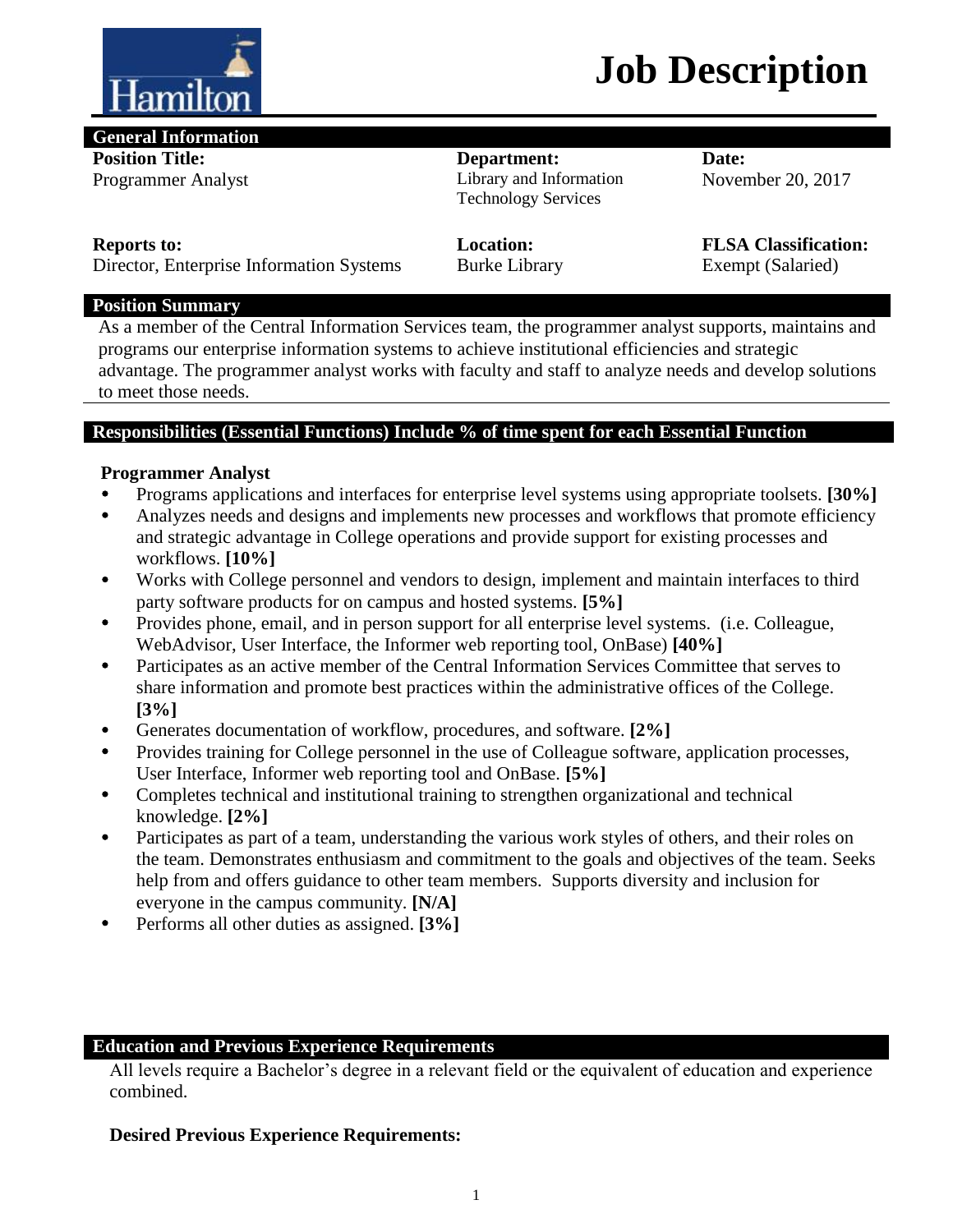Programmer Analyst candidates will have a minimum of 2 years of experience performing similar duties. Alternatively, 2 years of programming experience in a rigorous computer science curriculum will be considered.

#### **Knowledge, Skills, and Abilities**

**Tamiltoi** 

- Strong programming ability combined with thorough understanding of good database design principles.
- Ability to develop expertise in UniBasic, Envision, UniQuery, Colleague Studio, and general UNIX level commands.
- Ability to develop expertise with 4GL programming tools, Eclipse, HTML, ColdFusion, JavaScript/AJAX, and other programming technologies.
- Ability to work with the UniData database and relational databases (MSSQL, MySQL, and Oracle).
- The ability to successfully manage multiple priorities.
- Excellent customer service skills as well as verbal and written communication skills.
- Should be able to communicate technical information (both written and verbally) to technical and non-technical people in a supportive and meaningful way.
- Must embrace learning and working with constantly changing technology.
- Work collaboratively within our team, the department, and across the College.
- Experience supporting a large administrative system (ERP) in an academic setting is desirable.

#### **Physical Dimensions**

Indicate how often the following physical demands are required to perform the Essential Job Responsibilities.

| Activity                                                                    | Never       | Occasionally  | Frequently     | Constantly   |  |  |
|-----------------------------------------------------------------------------|-------------|---------------|----------------|--------------|--|--|
| (Hours per Day)                                                             | $0$ hours   | Up to 3 hours | 3-6 hours      | $6-8+ hours$ |  |  |
| Sitting                                                                     |             |               | $\boxtimes$    |              |  |  |
| Walking                                                                     |             | $\boxtimes$   |                |              |  |  |
| Standing                                                                    |             | $\boxtimes$   | $\mathcal{L}$  | П            |  |  |
| Bending (neck)                                                              | $\boxtimes$ |               |                | □            |  |  |
| Bending (waist)                                                             | $\boxtimes$ |               |                | П            |  |  |
| Squatting                                                                   | $\boxtimes$ |               | П              | П            |  |  |
| Climbing                                                                    | $\boxtimes$ |               |                |              |  |  |
| Kneeling                                                                    | $\boxtimes$ |               |                | ┓            |  |  |
| Crawling                                                                    | $\boxtimes$ |               |                |              |  |  |
| Twisting (neck)                                                             | $\boxtimes$ |               |                | П            |  |  |
| Twisting (waist)                                                            | $\boxtimes$ |               |                | ┑            |  |  |
| Hand Use                                                                    |             |               |                |              |  |  |
| Is repetitive use of hand required?                                         | Yes         | $\boxtimes$   | N <sub>o</sub> |              |  |  |
| Check the frequency of activity required of the employee to perform the job |             |               |                |              |  |  |
| Activity                                                                    | Never       | Occasionally  | Frequently     | Constantly   |  |  |
| (Hours per day)                                                             | 0 hours     | Up to 3 hours | 3-6 hours      | $6-8+ hours$ |  |  |
| Simple grasping (right hand)                                                | Г           |               | ⊠              |              |  |  |
| Simple grasping (left hand)                                                 |             |               | $\boxtimes$    |              |  |  |
| Power grasping (right hand)                                                 | $\boxtimes$ |               | Г              |              |  |  |